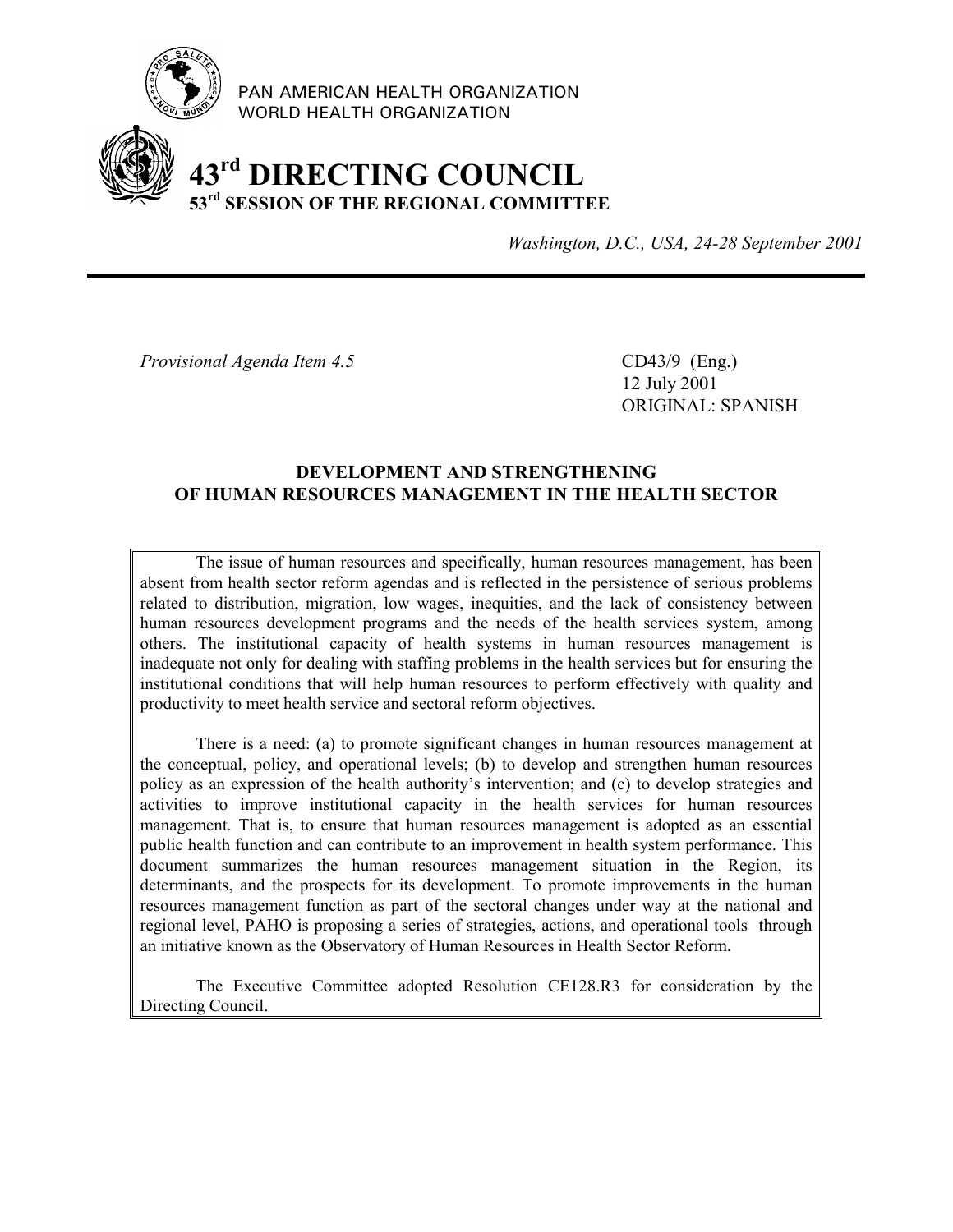### **CONTENTS**

| 1.               |                                                                                                                                                                                                    |  |
|------------------|----------------------------------------------------------------------------------------------------------------------------------------------------------------------------------------------------|--|
| 2.               | Current Status of Human Resources Management in the Health Services 4<br>2.1 Determinants of Human Resources Management in the Health Services4                                                    |  |
| 3 <sub>1</sub>   | Actions Necessary for Institutional Strengthening in the Management                                                                                                                                |  |
| $\overline{4}$ . | 4.2 Regional Strategy: Observatory of Human Resources<br>4.3 Other Available Instruments for Capacity-building                                                                                     |  |
| 5.               |                                                                                                                                                                                                    |  |
| 6.               |                                                                                                                                                                                                    |  |
|                  | Annex A: Human Resources Management Competencies in the Health Services<br>Annex B: Instruments and Methodologies to Support Management of the<br>Available Human Resources in the Health Services |  |
|                  |                                                                                                                                                                                                    |  |

Annex C: Resolution CE128.R3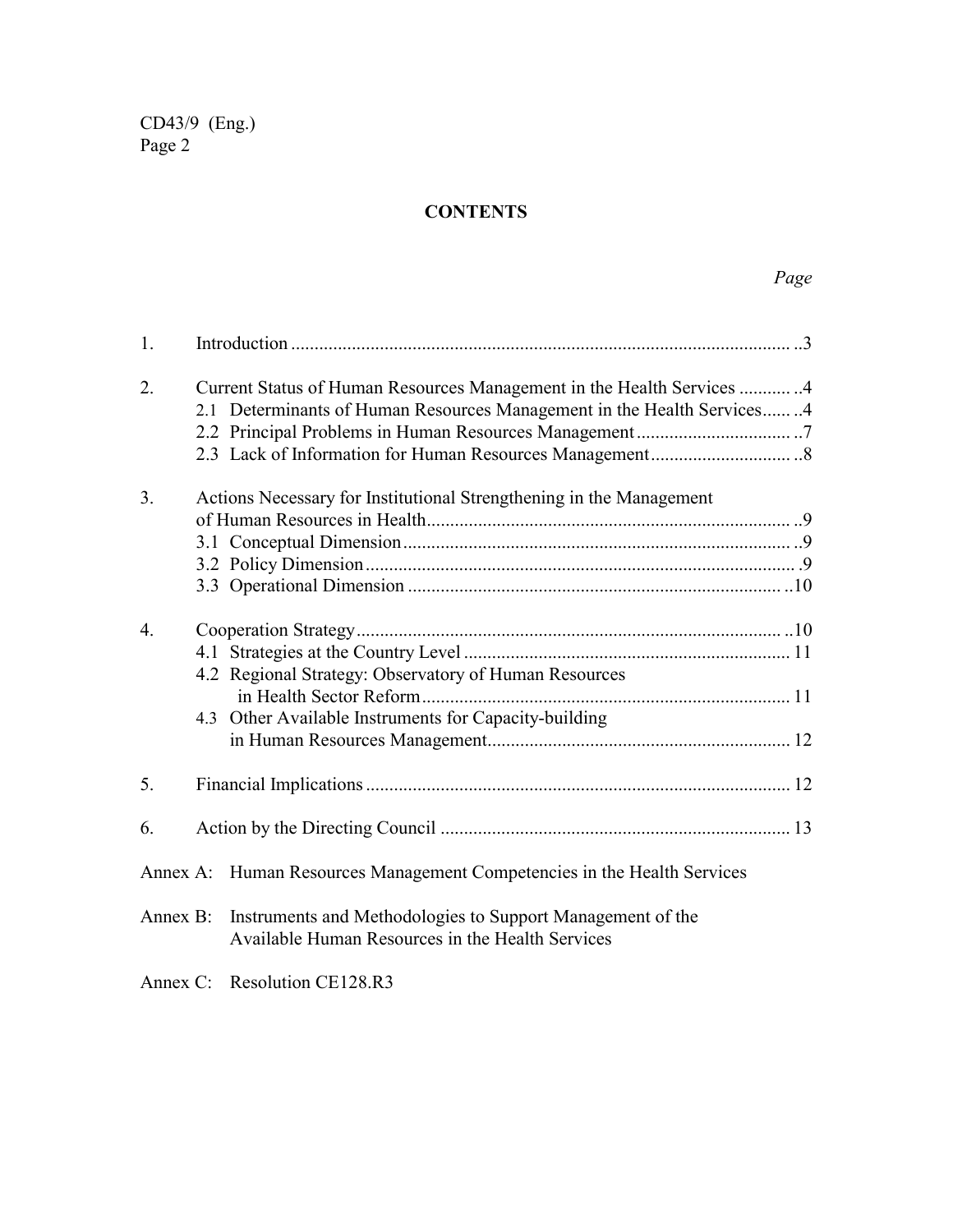#### **1. Introduction**

The issue of human resources and specifically, human resources management, has been absent from the health sector reform agendas in the majority of countries of the Region. Although it is common to hear that human resources are the essential element in health systems and a key factor in sectoral reform, it is difficult to find human resources issues, especially those related to management, addressed in the changes taking place in the health systems in almost all the countries of the Region.

In any health services system, health workers—professionals, technicians, and auxiliaries, interacting on a technical and social level with the citizens who use their services—are the ones who in the final analysis determine what services will be offered; when, where, and to what extent they will be utilized; and as a result, what impact these services will have on the health status of individuals. The success of health activities depends to a great extent on effectiveness and quality in the management of health workers' performance. Human resources management involves the theory, decisions, and interventions relevant to inherent processes in how human resources perform when delivering health care to the population through a specialized institution (health services), which is where they exercise their professions and fulfill the terms of their work contract.

The reality is that public health institutions are not adequately addressing the complex problems of staff performance in the health services (considered the most complex of social organizations). These institutions, which lack resources and are subject to rapid change, generally give low priority to this area and manage their human resources in a disjointed manner with little technical know-how. Moreover, they usually relegate this activity to a personnel office.

That is why, in this document, human resources management in health is understood as an essential public health function and not simply as "what personnel offices do." For the same reason, the human resources management function corresponds to the entity that oversees a health services system, health care network, or health institution, in order to guarantee the proper conditions to apply human talent, for the utilization of the knowledge and technology necessary to meet the health needs of a population.

Sectoral reform processes currently have a considerable and varied impact on the development of the health sector's human resources in all the countries. At the same time, problems can be observed in the performance of the health systems due to a lack of policies and technical definitions in the field of human resources, which limits the possibility of meeting reform objectives. The viability of certain institutional changes (such as the introduction of new health care models) is also a problem, given the lack of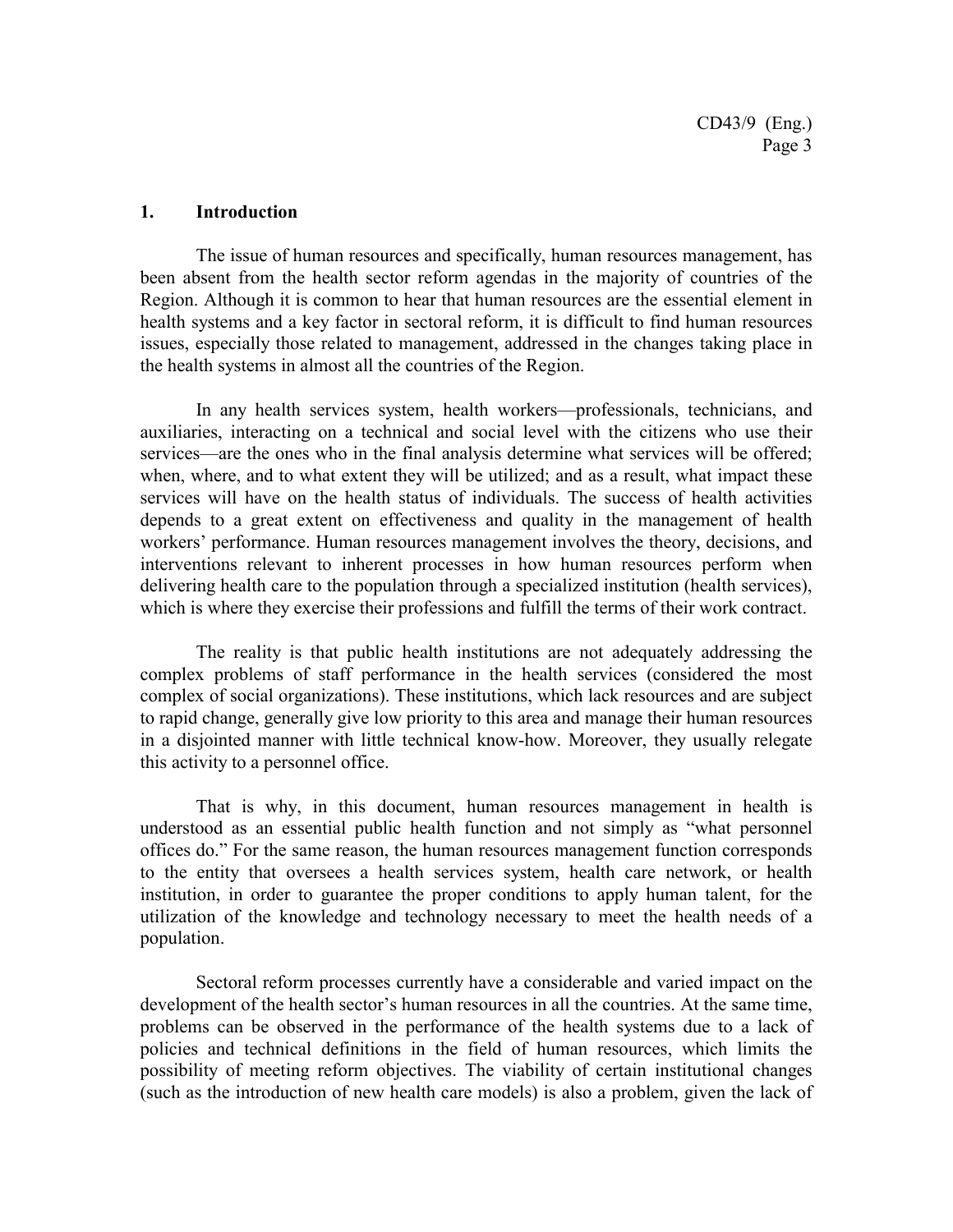participation and support by health workers and/or the institutions responsible for their education. In other words, human resources are not only part of the problem, but an essential part of the solution.

The challenge faced by the Member States in attaining equitable, efficient, effective, and sustainable health systems geared to meeting the health needs of their populations makes integral human resources development essential for strengthening their institutional capacities.<sup>1</sup> Thus, institutional development for human resources management is one of the main variables for measuring adequate performance in health systems. It is therefore imperative to strengthen this line of work at PAHO .

#### **2. Current Status of Human Resources Management in the Health Services**

Given the serious challenges to the health systems posed by sectoral reforms, it can be stated that the current concept of human resources management and the existing institutional capacity are inadequate for solving the problems that arise and for helping to improve care—a situation that constitutes an obstacle to change and progress in the health system.

#### **2.1** *Determinants of Human Resources Management in the Health Services*

Sectoral reforms are affecting staff performance in the health services, as well as the working conditions and labor relationships that influence that performance. Nonetheless, the additional impact of the State reforms cannot be ignored, nor can the corresponding changes in public administration in many countries resulting from cutbacks in staffing and regulatory changes that, among other things, are opening up new, flexible modes of public employment.

On the other hand, it is impossible to assess the employment situation and trends in the health sector without considering the general employment situation and labor reforms in the countries. The economic adjustment processes in the countries of the Region and the efforts to open their economies have had a serious impact on the working population in general and health workers in particular—an impact that has not been duly documented or evaluated. The informal sector of the economy has been growing in virtually all the Latin American countries, along with the concentration of labor in the service sectors. This has been accompanied by greater demand for more highly qualified workers.

 $\mathbf{1}$ <sup>1</sup> PAHO. Progress of Activities in Health Sector Reform. CD39/13. 39th Directing Council, Washington, D.C. September 1996.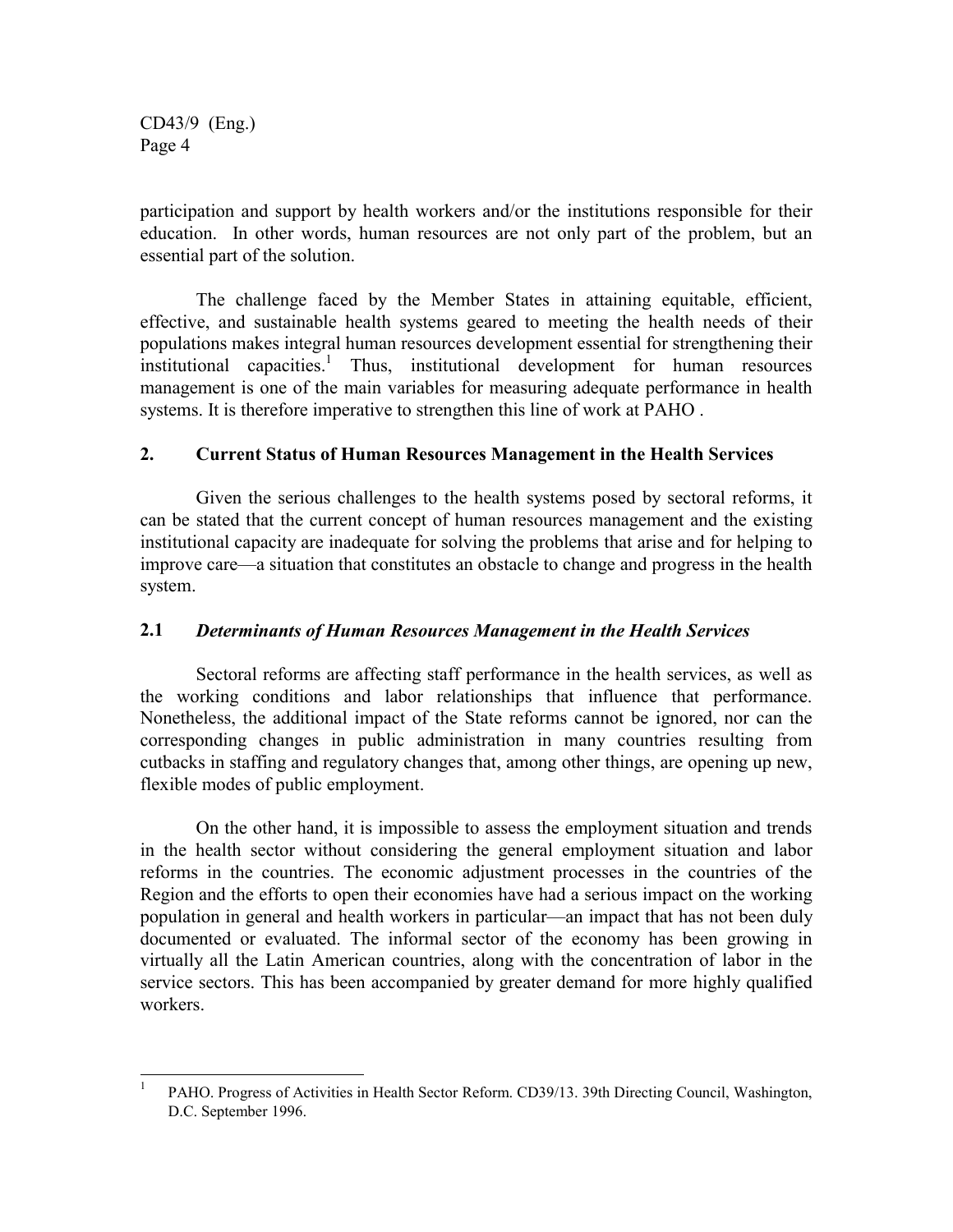In addition, changes in the regulations governing the opening of schools and educational programs, the reforms in higher education, and the new relationship between the State and the public university (aimed at redefining the financing and functions of that institution in society and the economy) have led to major changes in institutional policy and management that are affecting professional and technical education.

Some reform processes have substantive implications on the work content, working conditions, and labor relations of human resources in the health services (Table 1).

| Substantive processes in the reforms                                                                                                                                                                                                                                                                                       | Implications for human resources<br>management in health                                                                                                                                                                                                                                                                                                                                            |
|----------------------------------------------------------------------------------------------------------------------------------------------------------------------------------------------------------------------------------------------------------------------------------------------------------------------------|-----------------------------------------------------------------------------------------------------------------------------------------------------------------------------------------------------------------------------------------------------------------------------------------------------------------------------------------------------------------------------------------------------|
| Decentralization<br>Changes in the ministries: functions<br>and structures<br>Changes in financing and payment<br>modalities<br>New management modalities:<br>outsourcing or procurement of<br>services, autonomy of services<br>Changes in health care models at<br>the basic and complex levels<br>Expansion of coverage | Greater problem-solving capacity<br>Changes in functions and new<br>competencies<br>New hiring modalities<br>Demand for quality and<br>productivity<br>Changes in the organization of the<br>work and the formation of teams<br>Emphasis on performance and its<br>evaluation<br>Changes in incentive systems<br>New profiles and greater regulation<br>of human resources development<br>processes |

| Table 1. Impact of the Reforms on Human Resources Management in Health |  |  |
|------------------------------------------------------------------------|--|--|
|------------------------------------------------------------------------|--|--|

Some determinants of the sectoral change processes have a positive or negative impact on human resources in health and, in practice, define the social and institutional dynamic for staff performance, thereby affecting human resources management.

 Decentralization of the health services. In virtually all the countries, decentralization of the health services implies the transfer of functions, decision-making, and resources to the intermediate and local levels, which can affect all processes linked with human performance. Decentralization poses the most urgent and significant change and development challenges for human resources management.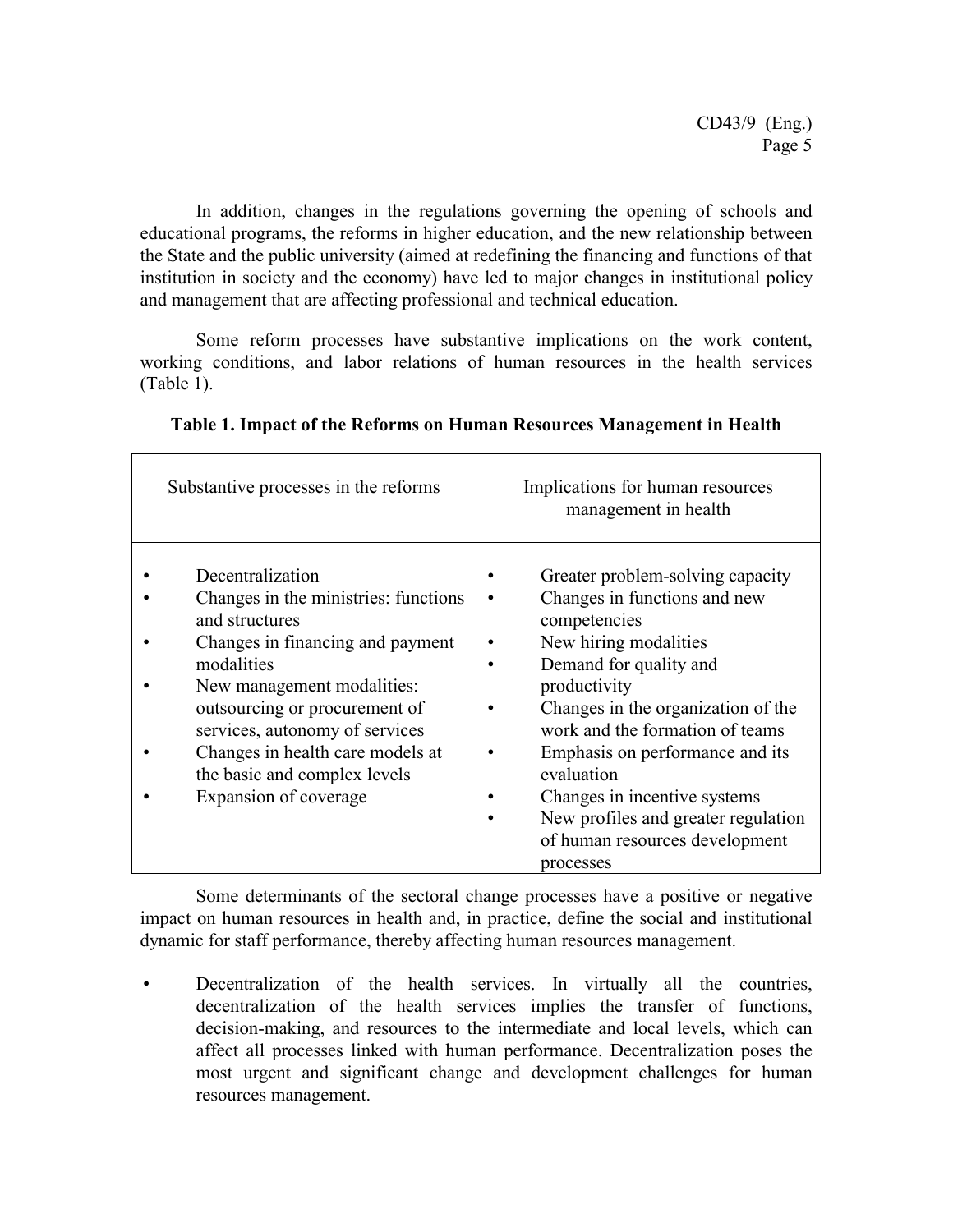- The relative weakness or lack of human resource policies in the health sector. The absence of human resources issues in reform policy agendas is manifested in the persistence of a number of longstanding problems, such as: the concentration of personnel in major cities, the scarcity of personnel in certain critical job categories (nurses, health technicians, some specialists) and the relative oversupply in others, the absence of a gender approach in decision-making and interventions (for a largely female workforce), and problems in obtaining an adequate skill mix for the delivery of integrated care, as well as the inability of the health services and educational institutions to adopt and employ common criteria for staff development.
- In some countries, moreover, other problems are very important—for example, the persistence (or recurrence) of uncontrolled internal and international migration, public service career paths with few incentives, low and uncompetitive salaries, and the relatively low social status accorded certain professional categories. These conditions have a negative impact not only on staff development, but on equity and quality in health care.
- In many countries the labor and education markets are not regulated by the State. Nevertheless, there is no evidence of adequate self-regulation as a substitute for the lack of State regulation, generating distortions and disequilibrium in the supply and distribution of human resources.
- Flexibility in labor relations. In a generic situation of stagnation or cutbacks in public employment in the sector, there is an observed trend towards flexibility in certain work situations, with a clear growing tendency toward short-term contracts and other atypical modalities. This flexibility in some cases results in a lack of job security for workers under these types of hiring modalities.
- Lack of resources. Many countries lack the financial resources to raise wages, meet new staffing needs, and improve performance in the health services. For this reason, while expenditures on wages may account for as much as 70% of the budget in the public health services, wages are far from satisfactory or competitive.
- Improvements in quality, efficiency, and productivity. There is a growing demand throughout the Region to improve the quality, efficiency, and productivity of the health services provided by the various social actors involved in the delivery of care. These actors reflect new social forces in health care and pose one of the greatest challenges for human resources management.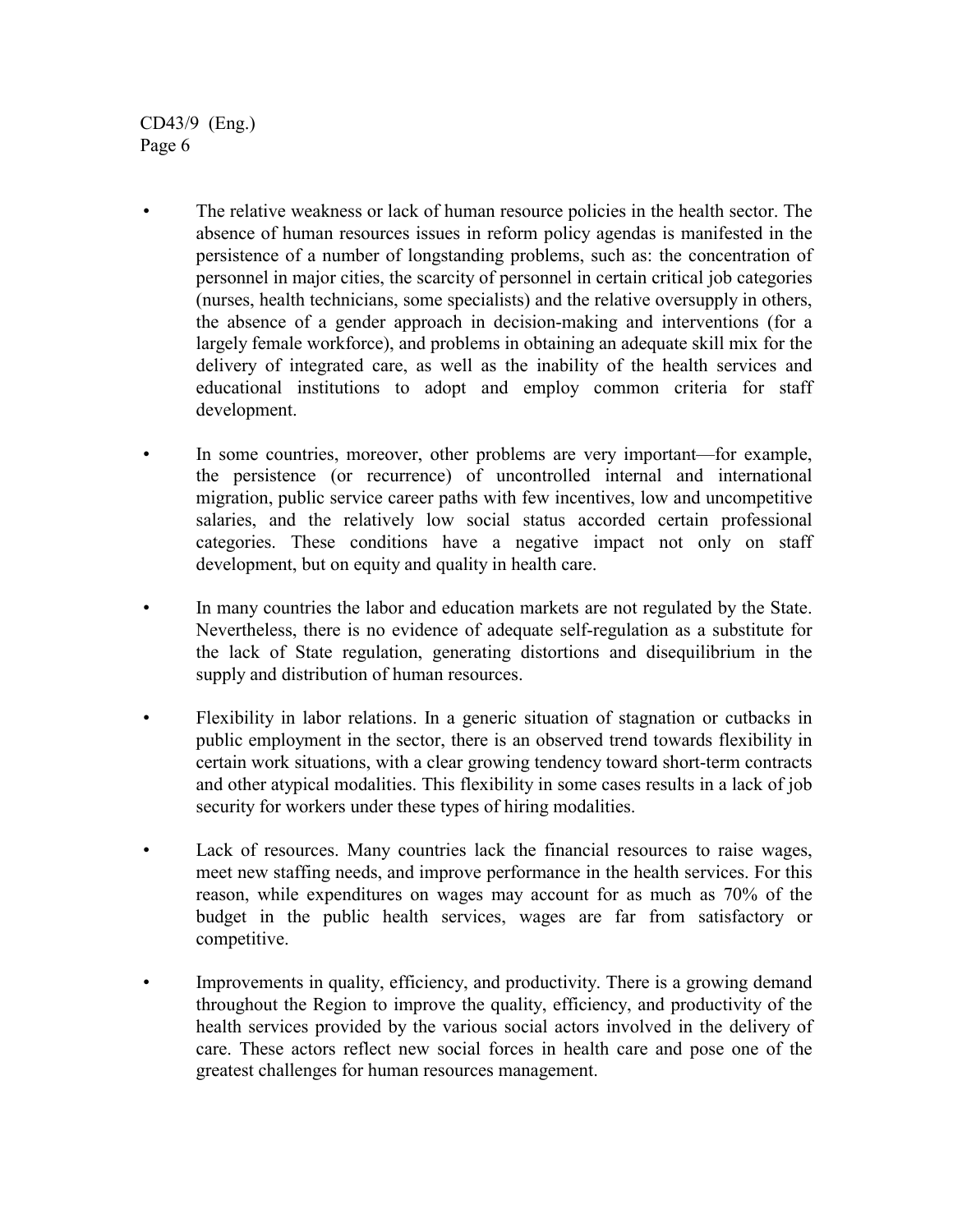Organizational changes. Nearly all the countries are promoting organizational changes to deliver integrated quality care to the population and to overcome the management rigidities that alter the conditions affecting the staff performance. Several countries in the Region have introduced significant changes in their models of care, with participatory management modalities in the services, commitments between management and staff, self-managed services, the adoption of managed care modalities*,* the outsourcing of services to provider cooperatives or third parties, and the expansion of private financing institutions (prepaid plans). Given this gamut of changes, a number of questions must be asked: What impact do these changes have on individual performance and on care to the population? What do they imply for human resources management? Do they foster improvements in quality and productivity? How do they affect working conditions? And, do they incorporate the experiences of other service providers?

#### **2.2** *Principal Problems in Human Resources Management*

It can be stated that, in the long term, two problems in human resources management overlap: an "old" problem, corresponding to a regulatory model characterized by stable, protected labor relations based on career positions of indefinite duration; and a "new" one, corresponding to a new regulatory model characterized by flexibility in labor relations. The old problem involves issues, situations, and problems that personnel administration could not or did not know how to solve and that persist to the present day. The new one involves new problematic situations and issues arising out of the changes wrought by the reforms (Table 2).

There is no longer room in the health services to continue solely with management that is limited to a personnel administration function devoted to recording and monitoring the regulatory aspects of the administrative cycle and the career path of the services' stable in-house staff. The changes in public services implied by the reforms have transformed institutional management conditions, producing a dramatic shift in the orientation, objectives, and content of human resources management.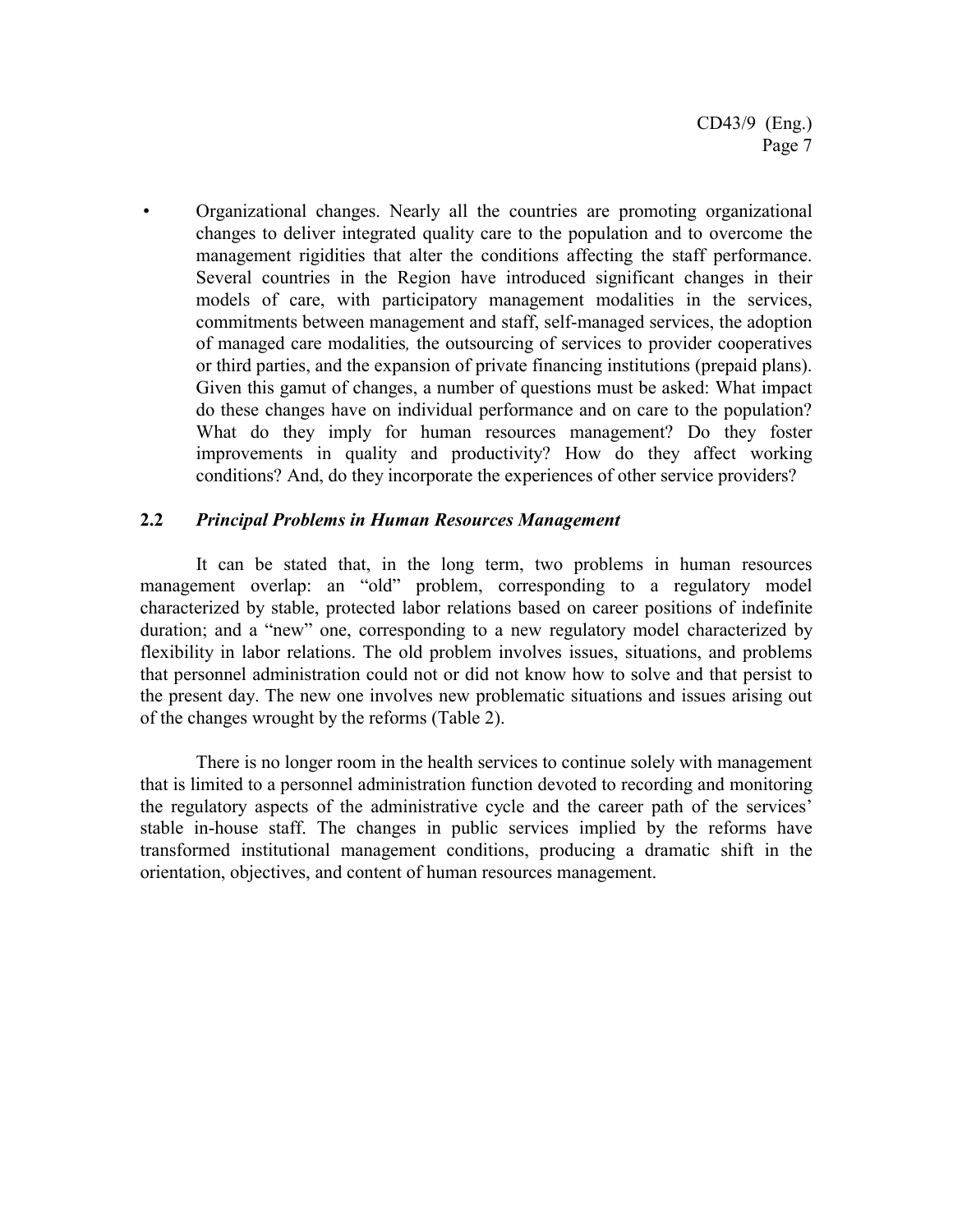| Persistent problems                                                                                                                                                                                                                                                                                                                                                                                                                                                                                                     | Emerging problems                                                                                                                                                                                                                                                                                                                                                                                                                                                                                                                                                                                                                                                                                                                          |
|-------------------------------------------------------------------------------------------------------------------------------------------------------------------------------------------------------------------------------------------------------------------------------------------------------------------------------------------------------------------------------------------------------------------------------------------------------------------------------------------------------------------------|--------------------------------------------------------------------------------------------------------------------------------------------------------------------------------------------------------------------------------------------------------------------------------------------------------------------------------------------------------------------------------------------------------------------------------------------------------------------------------------------------------------------------------------------------------------------------------------------------------------------------------------------------------------------------------------------------------------------------------------------|
| Disequilibrium in the availability,<br>composition, and distribution of the<br>workforce<br>Inadequate management and<br>performance evaluation<br>Ineffective management of the<br>compensation and incentives<br>systems<br>Fragmentation of work processes<br>Repetitive, centralized training with<br>a dubious impact<br>Lack of motivation, coupled with<br>absenteeism and low participation<br>Outdated and rigid regulations<br>Limited technical capacity<br>Low visibility and lack of political<br>priority | Human resources management in the<br>$\bullet$<br>public sector: has ceased to be solely the<br>administration of in-house staff<br>Decentralized management<br>Management of quality and productivity<br>Improvement of recruitment and<br>retention<br>Rising trend toward flexible employment<br>management<br>Complex management: coexistence of<br>diverse types of labor contracts for<br>similar occupational categories<br>Development of ongoing in-service<br>$\bullet$<br>training to improve and maintain<br>professional competence<br>Trend toward cutbacks in public<br>$\bullet$<br>employment<br>Competition for financial resources and<br>$\bullet$<br>personnel<br>Need to adapt, modernize, and simplify<br>$\bullet$ |
|                                                                                                                                                                                                                                                                                                                                                                                                                                                                                                                         | personnel administration                                                                                                                                                                                                                                                                                                                                                                                                                                                                                                                                                                                                                                                                                                                   |

#### **Table 2. Dual Problem of Human Resources Management in the Health Services**

#### **2.3** *Lack of Information for Human Resources Management*

A common situation in many countries is the inadequacy of human resources information systems at all levels of the health services system. There is a scarcity of pertinent, timely, and quality information for decision-making in human resources management in a context of rapid change and more complex and dynamic relations between health workers, government agencies, unions, users' advocates, and other stakeholders. At the same time, it can be seen that there is limited technical capacity in the units responsible for this function at all levels, reflecting the low priority accorded to human resources issues and problems.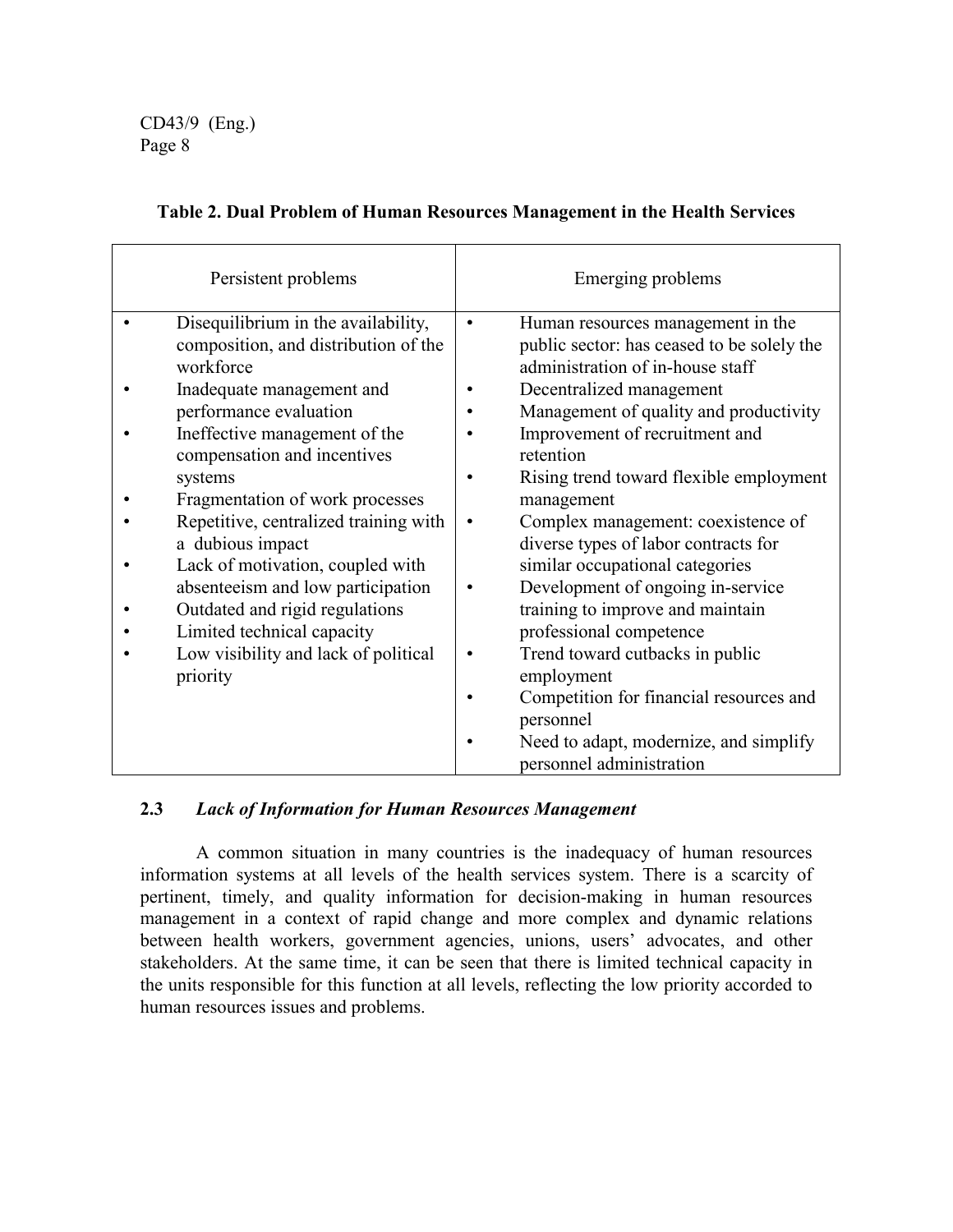#### **3. Actions Necessary for Institutional Strengthening in the Management of Human Resources in Health**

What can be done about this situation? How can the challenges stemming from poor human resources management be met? Each health system must resolutely undertake a number of urgent tasks; other tasks can be accomplished through a cooperative effort between the countries and the institutions responsible for human resources management. Certain processes and activities are in place to strengthen the institutional capacity of health systems in three dimensions of human resources management: the conceptual dimension, the policy dimension, and the operational dimension.

#### **3.1** *Conceptual Dimension*

It is necessary to promote the adoption of new concepts of human resources and human resources management in the health services. The vision of personnel as objects or inputs, a vision that is characteristic of a limited type of personnel administration and one that can still be found in many health services and not a few courses and master's degree programs in public health—is no longer tenable. It is necessary to move beyond this paradigm and develop a new type of human resources management based on the idea of proactive subjects from the complex social and institutional processes that constitute health care.

The performance of human resources depends on the application of knowledge and technology. Every health activity or intervention is based on knowledge, and its protagonists are human resources skilled in the application of that knowledge. Thus, human resources should be considered the intellectual capital of a health organization or health services system.

#### **3.2** *Policy Dimension*

Human resources management in the health services is one of the interventions (together with regulation and planning) that requires execution of the policies governing human resources in health. Regulation mediates the rules of the game and interests among the institutions and actors working in education, professional practice, and the labor markets. Planning foresees and defines the criteria for the quantity and quality of human resources as a function of the services' needs. Human resources management ensures effectiveness and quality in staff performance to meet the objectives of the health system.

Human resources management must be evaluated and practiced as an important part of the overall management of the health services, as an essential public health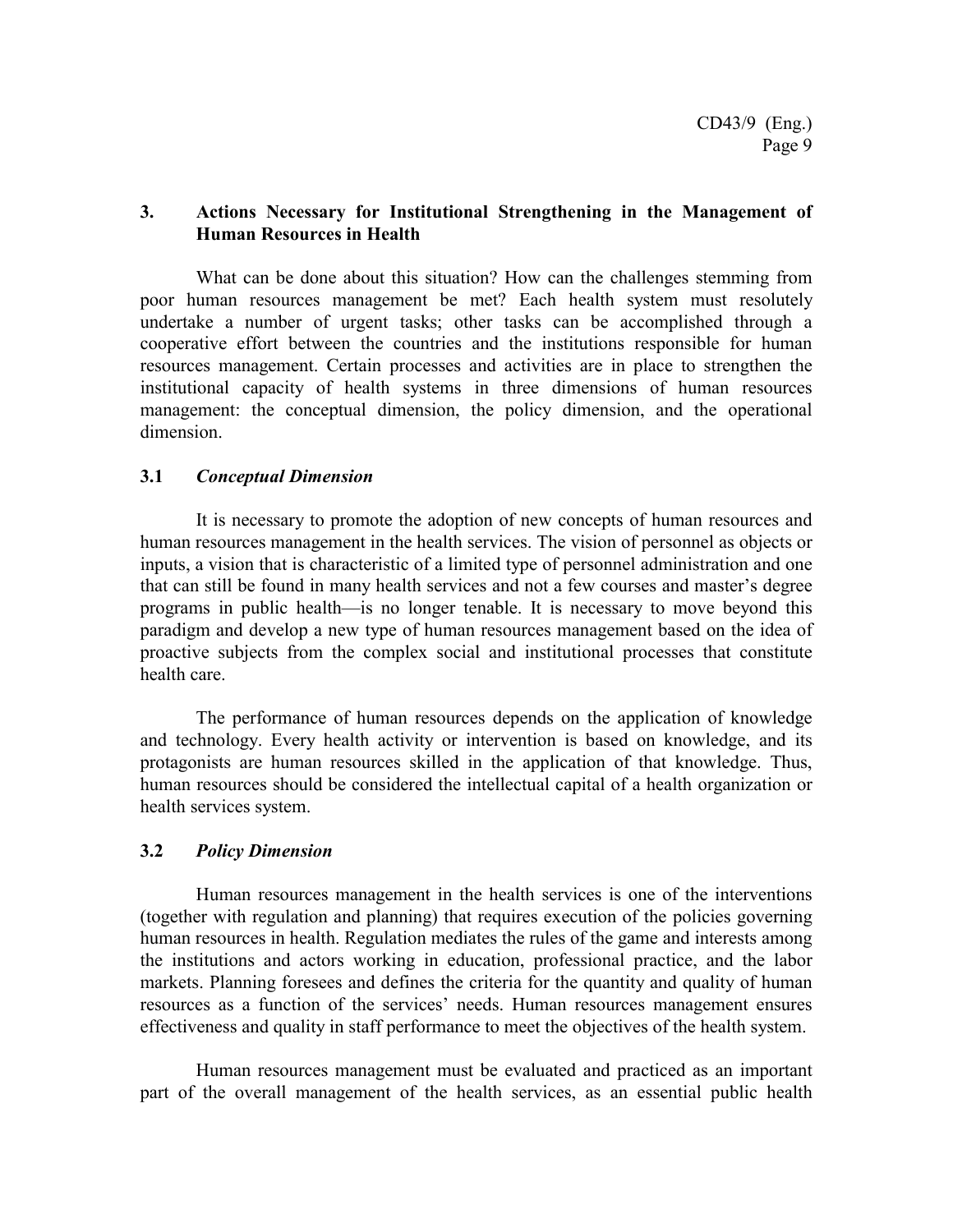function.<sup>2</sup> Human resources management should be based on the decisions of the management team and not just those of the personnel office or training unit. This is even more urgent considering the importance of human resources for the viability, feasibility, and sustainability of the changes in the management of services and models of care introduced by the sectoral reforms. A precondition for ensuring the adoption of human resources management as an essential function is that the health authority integrate the various dimensions and interventions of human resources management into a single strategic vision.

#### **3.3** *Operational Dimension*

It is essential to redefine the areas of competence in human resources management to adapt them to a different concept of human resources with a modern vision of performance management in institutions—one that is up to the demands of the changing reality of health systems and services, particularly those of decentralization. Annex A contains a table of proposed competencies for human resources management in the health services.

#### **4. Cooperation Strategy**

Technical cooperation to develop and strengthen human resources management in the health services is part of both the cooperation to improve the performance of health services systems and the support provided to the health sector reform processes. Thus, the aim is to help the countries strengthen the steering role of the health authority<sup>3</sup> and build national capacity to exercise the essential public health functions to the fullest.

Human resources management is key to improving the quality of care and reorienting health services based on health promotion criteria. A new generation of health sector reforms centered around the health of the people should propose human resources management as a condition to enable a greater contribution to the achievement of that objective.

Technical cooperation to develop and strengthen human resources management focuses on building institutional capacity and the individual capacity of managers in the health services. The goal is to improve the quality of decision-making and increase the effectiveness of interventions in order to address and solve staff development problems.

 $\overline{2}$ <sup>2</sup> PAHO. Essential Public Health Functions. CD42/15. 42nd Directing Council of PAHO. Washington, D.C. September 2000.

<sup>&</sup>lt;sup>3</sup> PAHO. Steering Role of the Ministers of Health in the Health Sector Reform Processes. CD40/13. 40th Directing Council of PAHO. Washington, D.C. September 1997.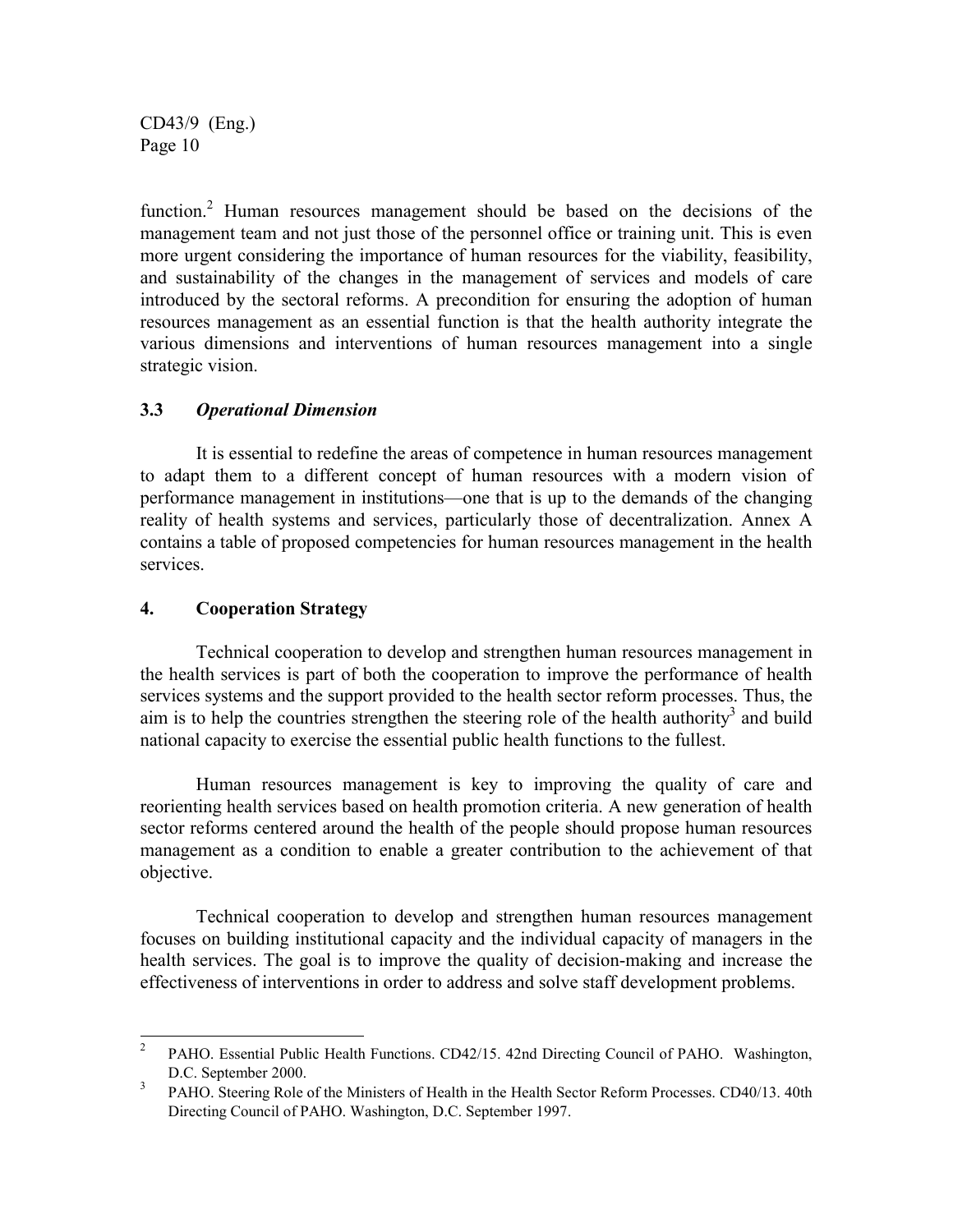Initially, many of the cooperation efforts will be geared to developing a critical mass of sector managers with a new vision of human resources and generating adequate performance levels in the responsible units. This strategy involves related, mutually supportive actions at the country level and between countries through a regional initiative for joint capacity-building known as the Observatory of Human Resources in Health Sector Reform.

#### **4.1** *Strategies at the Country Level*

- Articulation of human resources management with health services management by promoting new practices and management styles, and the integration of objectives and strategies.
- Actions aimed at decentralized development and institutional strengthening: creation of human resources management units (essentially, ongoing in-service training of health service managers and in-service and distance training for management teams).
- Development and transfer of instruments of proven effectiveness (some of which are listed in Annex B).
- Updating and simplification of regulations.
- Development of information systems: design of appropriate systems and improvement in the capacity for data analysis.
- Dissemination of relevant information on good practices to support and improve daily performance in the human resources management units.

#### **4.2** *Regional Strategy: Observatory of Human Resources in Health Sector Reform*

The inadequacy of the information systems on management and human resources development led PAHO to design and implement the Observatory of Human Resources in Health Sector Reform. This is a cooperative organization of national, interinstitutional, and intersectoral groups, promoted and coordinated by the ministries of health and the PAHO/WHO Representative Offices, to study the situation and trends with respect to human resources in health and to generate relevant information for policy-making, planning, regulation, and human resources management. The Observatory proposes and provides technical support for the production of a set of core data on human resources in each country; designs and supports comparative studies of general interest and training actions; mobilizes the exchange of experts between countries; and disseminates relevant information on existing problems.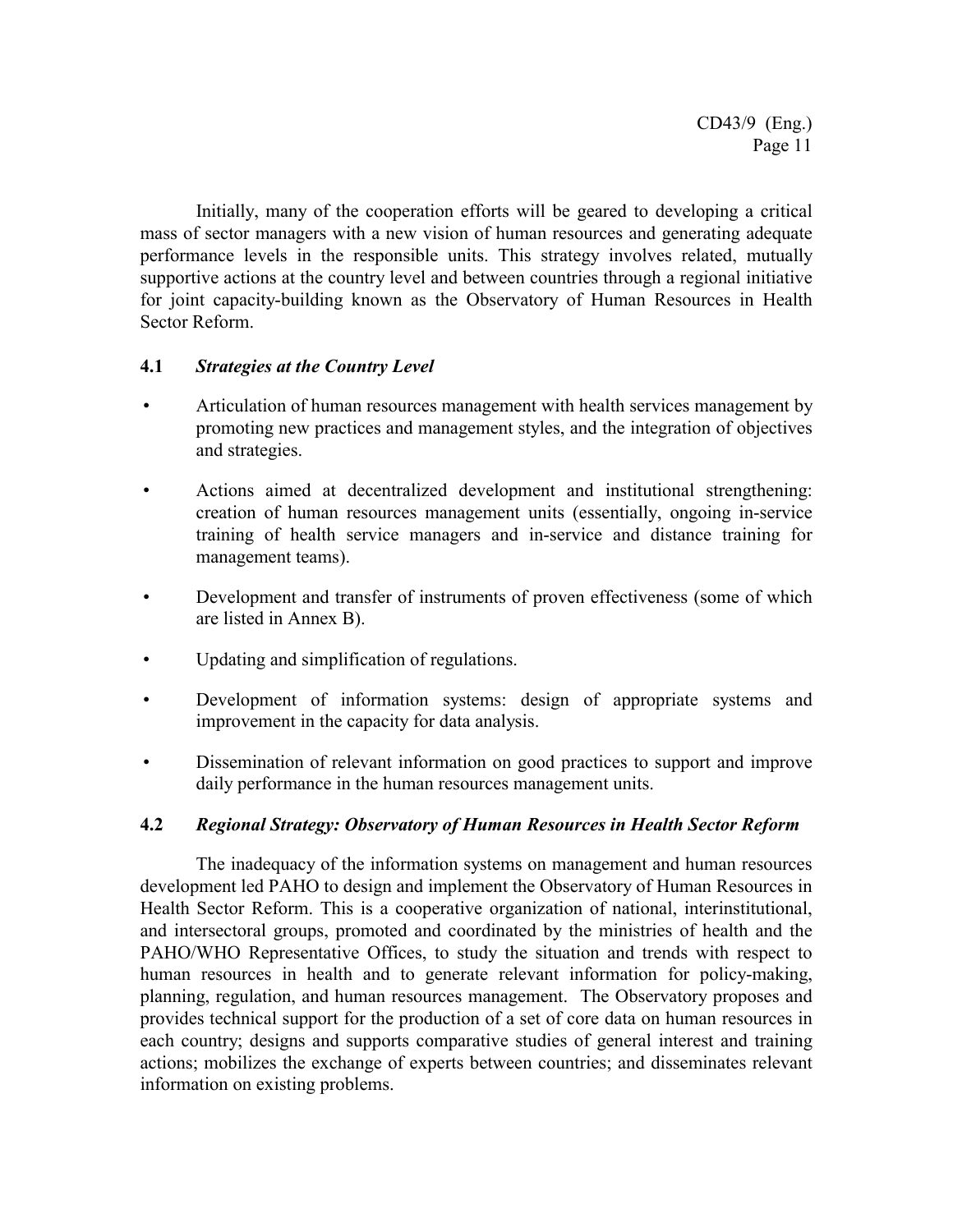Its purpose is to assist in the development of human resources policies and in the evaluation and monitoring of human resources development in the sectoral reform processes, in fulfillment of the mandate received by PAHO at the Summit of the Americas in Miami in 1994. This initiative was launched in June 1999, and 13 countries of the Region are currently participating: Argentina, Bolivia, Brazil, Chile, Costa Rica, Cuba, the Dominican Republic, Ecuador, El Salvador, Jamaica, Mexico, Panama, and Peru.

The country Observatories target the processes related to human resources in health for study and intervention. They generate knowledge and information on processes (labor, professional and technical education, and in-service training for personnel), policies, regulations, and specific management interventions. However, it must be said that, owing to the sectoral realities it faces, this initiative is generating greater information on performance problems due to the changes introduced by the reforms—problems that are generating serious concern among leaders in the sector.

#### **4.3** *Other Available Instruments for Capacity-building in Human Resources Management*

In recent years PAHO and WHO have also worked on developing concepts, models, and instruments for strengthening the contribution of human resources in the health systems and improving working conditions (Annex B).

#### **5. Financial Implications**

The Program on Human Resources Development has brought two new regional consultants on board for technical cooperation in human resources policy and management. The Secretariat allocated US\$ 59,000 in regional funds for technical cooperation for the biennium 2000-2001 and has programmed \$120,000 for cooperation in human resources management for the biennium 2002-2003.

Additional funds will be required to implement the proposed strategy; these should be mobilized from other sources as extrabudgetary funds. To ensure a significant regional impact, a major part of the activities in training, information systems development, and regulatory simplification should take place in the decentralized agencies, which are those that most require actions of this type.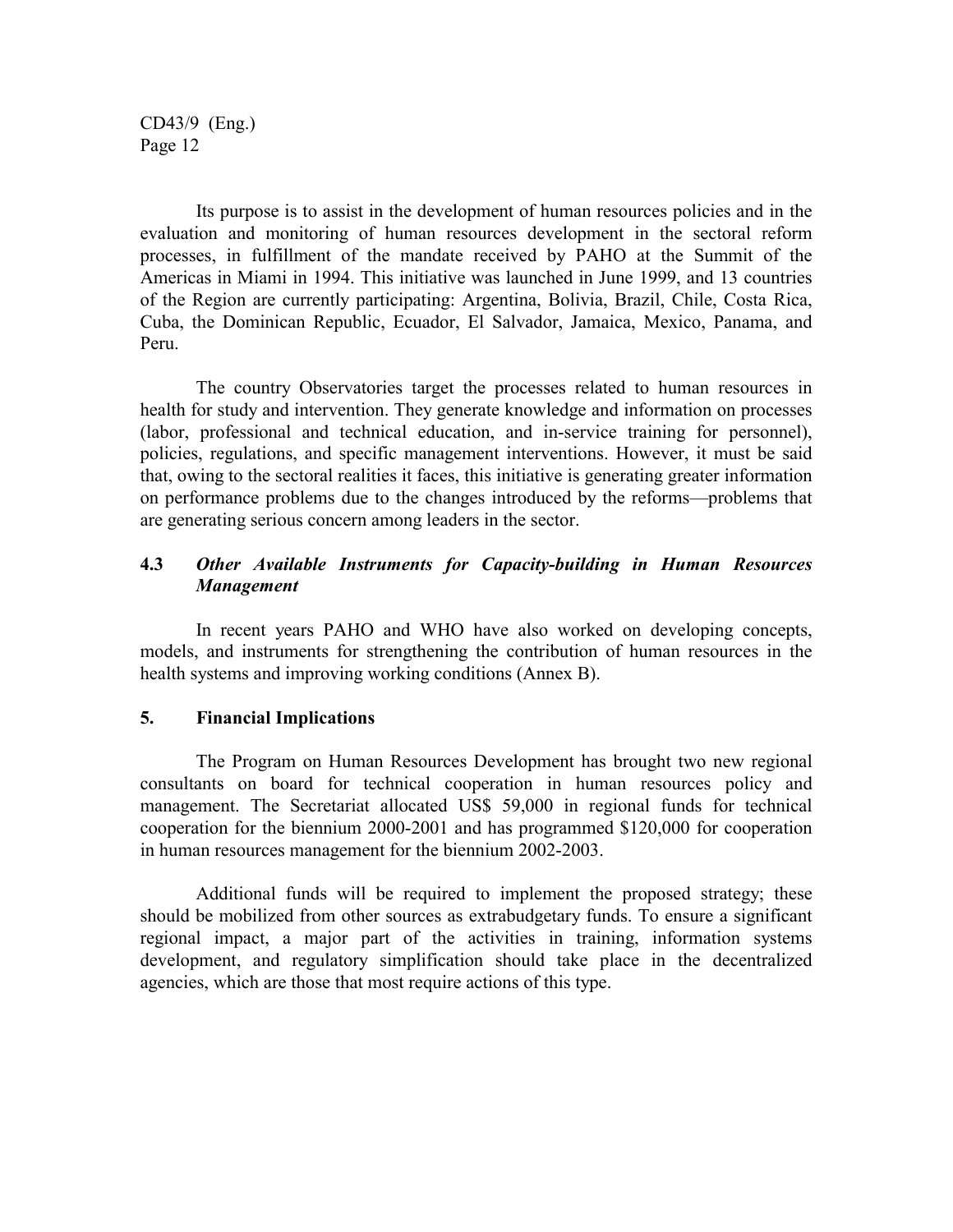#### 6. **Action by the Directing Council**

Arguments have been made in favor of a regional initiative by the Organization to emphasize the importance of human resources in sectoral reform agendas and to adopt human resources management as an essential function in the overall management of the health systems. More specifically, the arguments call for working to increase human resources management capacity in health services networks and institutions.

Attention, orientation, support, and the decision of the Directing Council of the Pan American Health Organization are requested so that the Secretariat can proceed to:

- Engage the interest and will of political authorities in the sector to give higher priority to human resources policies and, specifically, to a greater development and strengthening of human resources management in the health services, involving health workers themselves in the significant changes under way in the sector.
- Give greater impetus to the development of regional initiatives such as the Observatory of Human Resources in Health Sector Reform and models, instruments, and methodologies that will help to build institutional capacity in the health systems through human resources management in the health services.

The Directing Council is invited to consider the annexed resolution recommended by the Executive Committee.

Annexes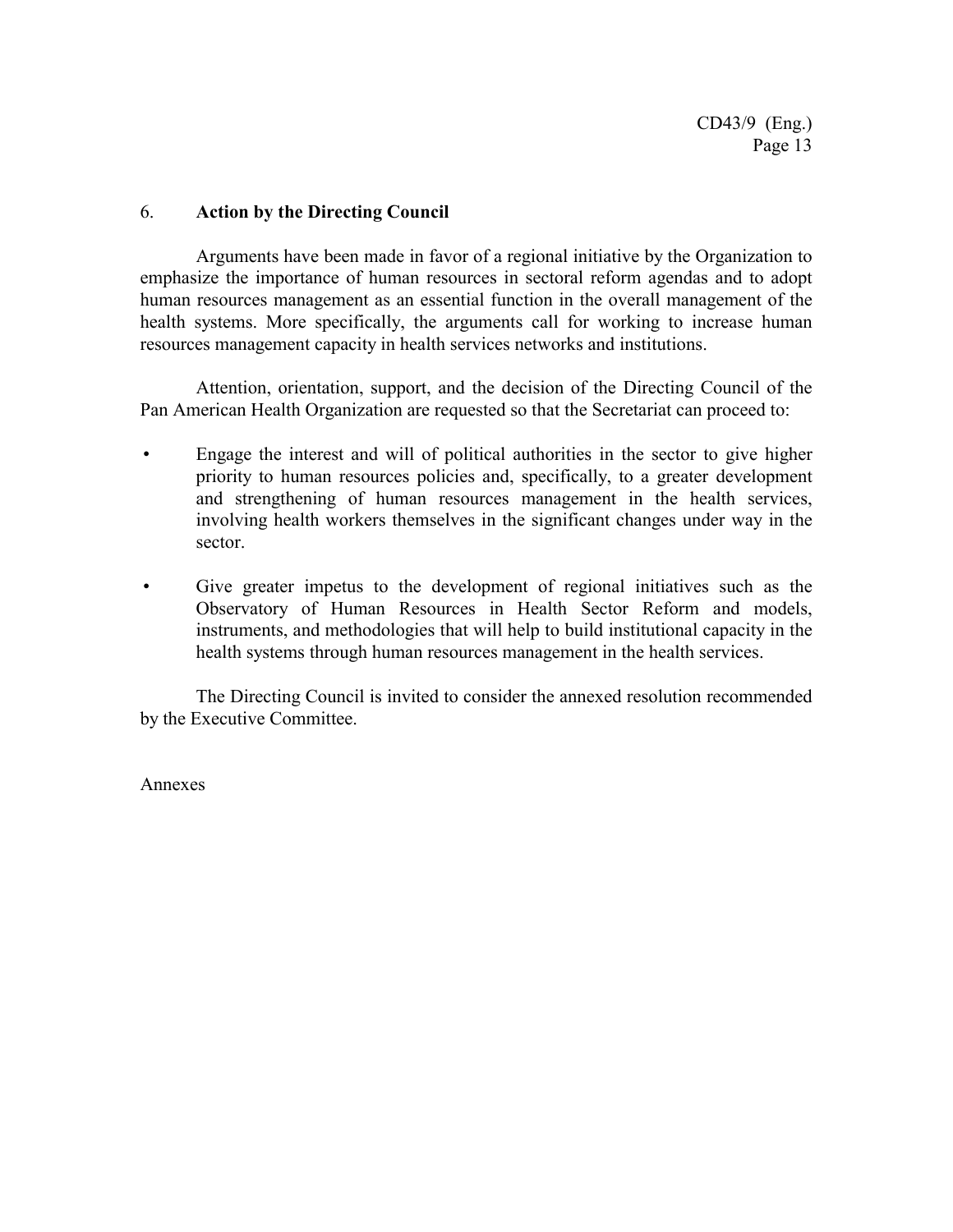## **Human Resources Management Competencies in the Health Services**

| Competencies            | Areas of Competence and Activities                                                                                                                                                                                                                                                                                                                                                                                            |
|-------------------------|-------------------------------------------------------------------------------------------------------------------------------------------------------------------------------------------------------------------------------------------------------------------------------------------------------------------------------------------------------------------------------------------------------------------------------|
| Analysis of the human   | Includes: (a) data collection, analysis, and determination of                                                                                                                                                                                                                                                                                                                                                                 |
| resources situation,    | situation (availability,<br>overall<br>human<br>resources<br>the                                                                                                                                                                                                                                                                                                                                                              |
| identification of human | composition, structure, and distribution of human resources;                                                                                                                                                                                                                                                                                                                                                                  |
| resources and           | the supply of human resources produced by educational                                                                                                                                                                                                                                                                                                                                                                         |
| programming needs       | institutions); (b) comparison with a particular pattern or<br>standard to identify gaps and needs (which can be<br>determined using the best available methods, based on the<br>characteristics of the health services system and the<br>possibility of obtaining information); (c) Identification of<br>problems and qualitative and quantitative human resource<br>needs (in consultation with the authorities and relevant |
|                         | actors in the health services system); and (d) preparation of a                                                                                                                                                                                                                                                                                                                                                               |
|                         | plan to procure the most suitable human resources to meet<br>the needs identified.                                                                                                                                                                                                                                                                                                                                            |
| Staffing                | Guarantees that the health system obtains an adequate                                                                                                                                                                                                                                                                                                                                                                         |
|                         | supply of human resources (in all the necessary occupational                                                                                                                                                                                                                                                                                                                                                                  |
|                         | categories) to meet its objectives, as budgetary resources                                                                                                                                                                                                                                                                                                                                                                    |
|                         | permit, pursuant to the provisions of the plans (indicated                                                                                                                                                                                                                                                                                                                                                                    |
|                         | above). Includes personnel from the labor market, as well as                                                                                                                                                                                                                                                                                                                                                                  |
|                         | personnel that is needed but not available in the labor                                                                                                                                                                                                                                                                                                                                                                       |
|                         | market and who must be trained by educational institutions.                                                                                                                                                                                                                                                                                                                                                                   |
| Performance             | Its objective is to optimize the productivity and quality of                                                                                                                                                                                                                                                                                                                                                                  |
| management              | human resources' performance in the health services. It                                                                                                                                                                                                                                                                                                                                                                       |
|                         | includes performance management interventions as such                                                                                                                                                                                                                                                                                                                                                                         |
|                         | (ways of organizing the work, technology management, the                                                                                                                                                                                                                                                                                                                                                                      |
|                         | creation of work teams, use of incentives systems) and ways                                                                                                                                                                                                                                                                                                                                                                   |
|                         | to evaluate this performance.                                                                                                                                                                                                                                                                                                                                                                                                 |
| Management of labor     | of<br>work<br>Ensures<br>proper<br>management<br>contracts,                                                                                                                                                                                                                                                                                                                                                                   |
| relations and personnel | remuneration systems, conditions for the social protection of                                                                                                                                                                                                                                                                                                                                                                 |
| administration          | workers (which includes career appointments, incentives                                                                                                                                                                                                                                                                                                                                                                       |
|                         | systems, employer-employee relations, unions,<br>and                                                                                                                                                                                                                                                                                                                                                                          |
|                         | collective bargaining), and the search for effective                                                                                                                                                                                                                                                                                                                                                                          |
|                         | modalities for communication between administration and                                                                                                                                                                                                                                                                                                                                                                       |
|                         | personnel, as well as ways to facilitate staff participation in                                                                                                                                                                                                                                                                                                                                                               |
|                         | key decisions that affect their performance, with the                                                                                                                                                                                                                                                                                                                                                                         |
|                         | resulting benefit to the population.                                                                                                                                                                                                                                                                                                                                                                                          |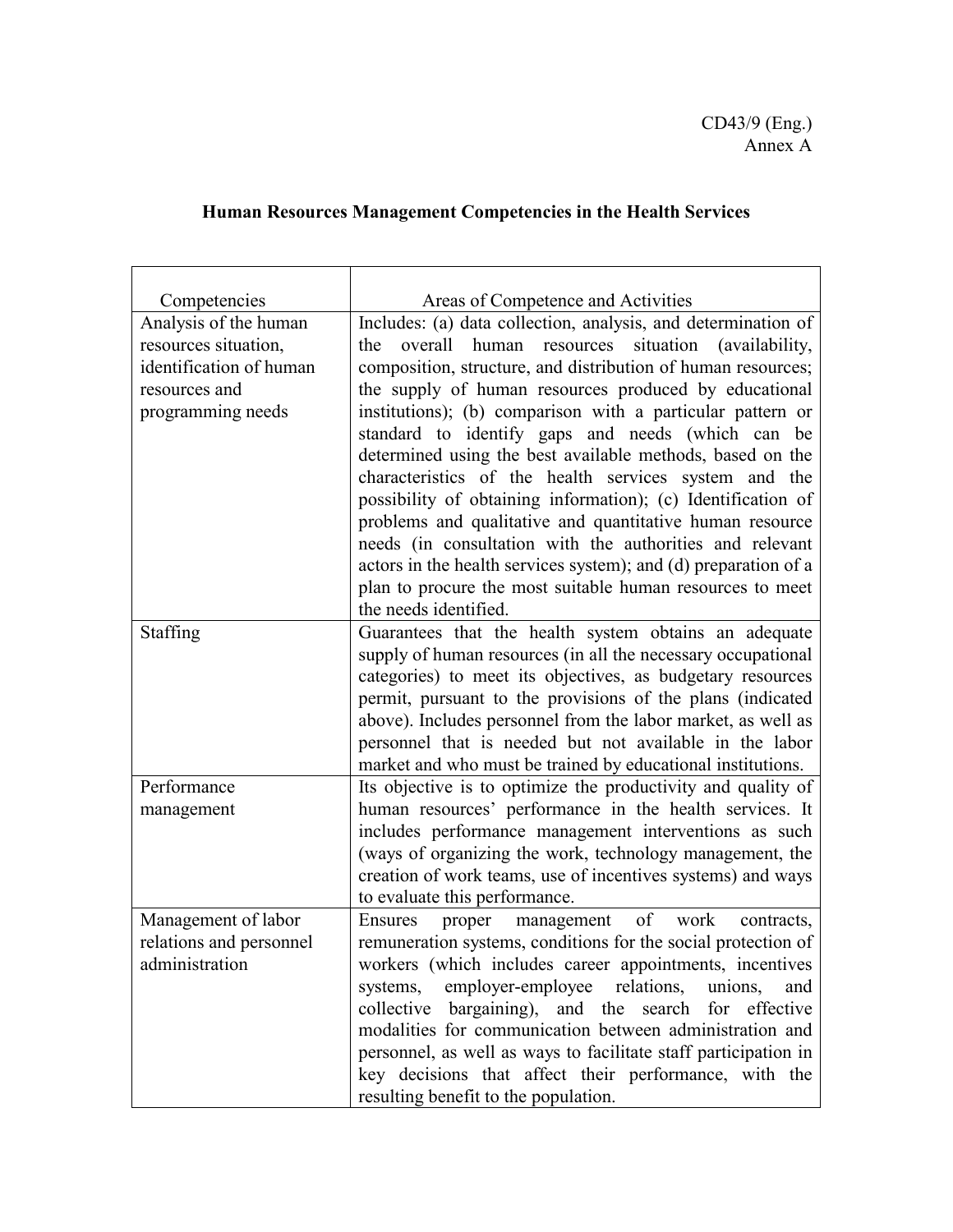CD43/9 (Eng.) Annex A  $-2$  -

| Development and training    | Ensures that all human resources in a health system are     |  |
|-----------------------------|-------------------------------------------------------------|--|
| of human resources          | properly trained and motivated. Includes interventions that |  |
|                             | range from the ongoing identification of educational needs, |  |
|                             | the definition of work competencies, curriculum             |  |
|                             | development, instructional design, education in the most    |  |
|                             | effective and suitable methods for meeting the established  |  |
|                             | objectives, and evaluation of the competencies acquired. It |  |
|                             | is a valuable strategy for improving performance and for    |  |
|                             | changing the practices and attitudes of human resources.    |  |
| Assurance of working        | Ensures the proper environment, conditions, and modes of    |  |
| conditions, safety, and the | work organization to counteract the potentially negative    |  |
| work environment            | impact of the nature of health work on the health of the    |  |
|                             | staff themselves. Most risks can be minimized with proper   |  |
|                             | precautions and preventive interventions that emphasize     |  |
|                             | occupational safety and health promotion for employer and   |  |
|                             | employee alike.                                             |  |
|                             |                                                             |  |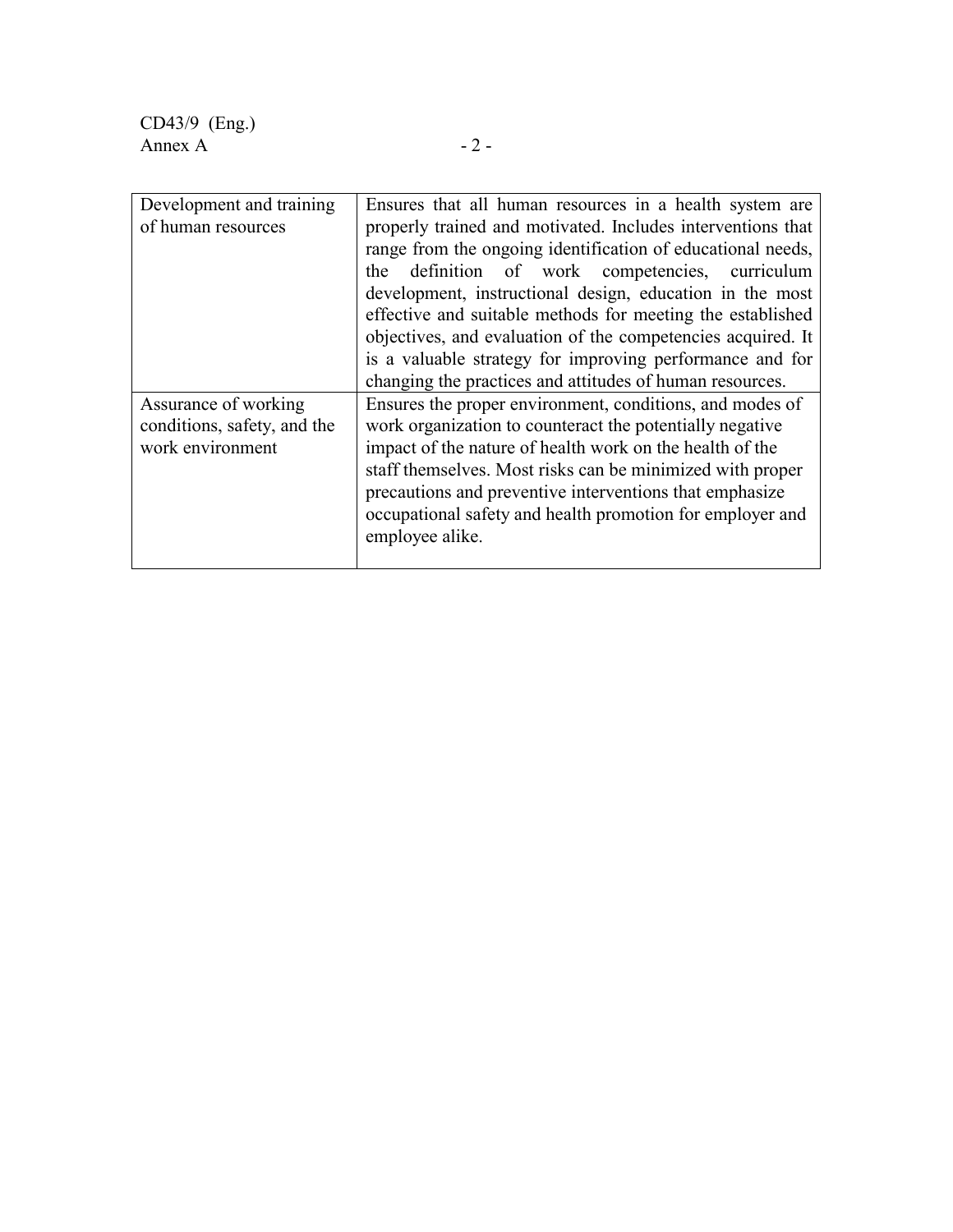| Human resources          |                                        |                                 |
|--------------------------|----------------------------------------|---------------------------------|
| management               | Available instruments and              |                                 |
| competencies in the      | methodologies developed by             |                                 |
| health services          | PAHO/WHO                               | Remarks – Sources               |
| 1. Analysis of human     | Set of core data on human              | Observatory of Human            |
| resources situation,     | resources.                             | Resources in Health Sector      |
| identification of human  |                                        | Reform.                         |
| resource and programming | Guide for optimizing utilization of    | Labor relations in the health   |
| needs                    | the available information on           | sector. Sources of information  |
|                          | employment in the health sector.       | and analytical methods. Series: |
|                          | <b>Observatory of Human Resources</b>  | Observatory of Human            |
|                          | in Health Sector Reform.               | Resources 2 PAHO, 2000.         |
|                          | Tool Kit for preparing supply and      | Author: Thomas Hall, WHO,       |
|                          | demand projections for human           | Geneva.                         |
|                          | resources in health.                   |                                 |
|                          | Performance analysis manual for        | PAHO. Fundación Getulio         |
|                          | the health team.                       | Vargas, Rio de Janeiro, Brazil, |
|                          |                                        | 2000.                           |
|                          | Management information system,         | PAHO. HSO/HSP.                  |
|                          | programs in the <i>WINSIG</i> version. | Program on Organization and     |
|                          |                                        | Management of Health Systems    |
|                          |                                        | and Services.                   |
|                          | Information and management             | Institute for Social Medicine,  |
|                          | system for human resources in          | State University of Rio de      |
|                          | health (SIGRHS).                       | Janeiro, Brazil                 |
| 2. Staffing              | Workload indicators of Staffing        | Author: Peter Shipp, WHO,       |
|                          | Need (WISN). A manual for              | Geneva, 1998                    |
|                          | implementation.                        |                                 |
| 3. Performance           | Manual for performance analysis        | PAHO. HSP/HSR.                  |
| management               | of the health team.                    | Fundación Getulio Vargas, Rio   |
|                          |                                        | de Janeiro, Brazil, 2000        |
|                          | Guidelines for introducing human       | Peter Hornby and P. Forte,      |
|                          | resources indicators to monitor        | WHO, Geneva, 2001               |
|                          | health service performance.            |                                 |
|                          | Methodological guidelines for the      | Labor relations in the health   |
|                          | analysis of remuneration and           | sector. Information sources and |
|                          | incentive systems for human            | analytical methods. Series:     |
|                          | resources in the health sector.        | Observatory of Human            |
|                          |                                        | Resources 2. PAHO, 2000.        |
|                          | Manual on competency-based             | PAHO. HSR/HSP, 2000             |
|                          | human resources management.            | PALTEX (in press).              |

#### **Instruments and Methodologies to Support Management of the Available Human Resources in the Health Services**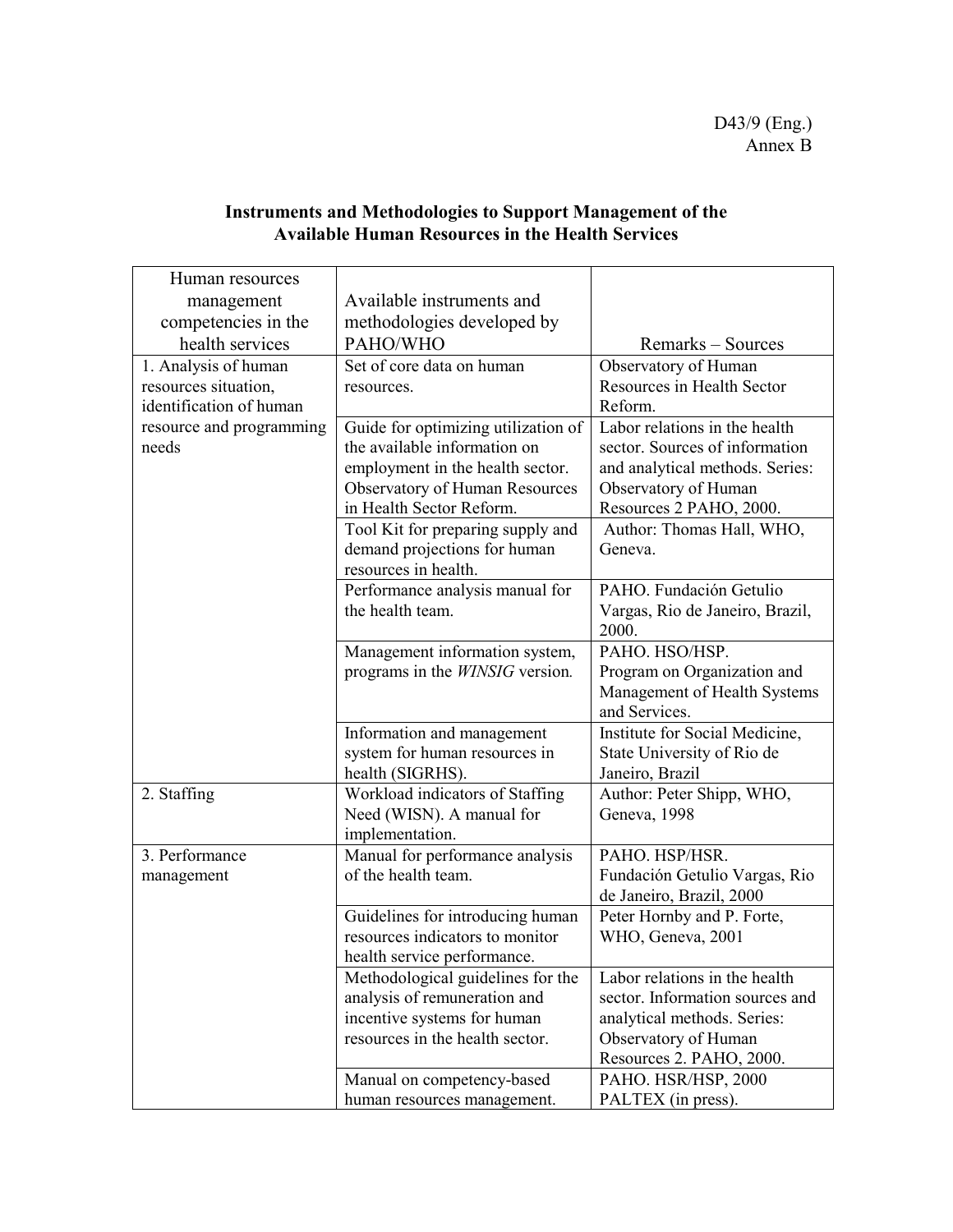| 4. Management of labor  | Methodological guidelines for    | Labor relations in the health   |
|-------------------------|----------------------------------|---------------------------------|
| relations and personnel | the analysis of collective labor | sector. Information sources     |
| administration          | relations in the health sector.  | and analytical methods. Series: |
|                         |                                  | Observatory of Human            |
|                         |                                  | Resources 2. PAHO, 2000.        |
| 5. Human resources      | Manual de gestión de la          | PAHO. HSR/HSP, 2000             |
| development and         | educación en servicios.          | Spanish only, in press.         |
| training                | Manual on competency-based       | In development by PAHO and      |
|                         | educational programming.         | CINTERFOR/ILO.                  |
|                         |                                  |                                 |
|                         | Training Program in Human        | PAHO, Brazil.                   |
|                         | <b>Resources Development</b>     |                                 |
|                         | (CADRHU).                        |                                 |
|                         | Training Manual on               | WHO, Geneva.                    |
|                         | Management of Human              |                                 |
|                         | Resources for Health.            |                                 |
|                         | Decentralized management of      | Program developed by PAHO       |
|                         | human resources. Distance        | and a network of educational    |
|                         | learning program.                | institutions and services, for  |
|                         |                                  | the Internet.                   |
| 6. Guaranteeing working | In preparation.                  | An interdivisional initiative   |
| conditions, safety, and |                                  | between HSP and HEP is          |
| the work environment    |                                  | under way to develop a line of  |
|                         |                                  | cooperation in this regard.     |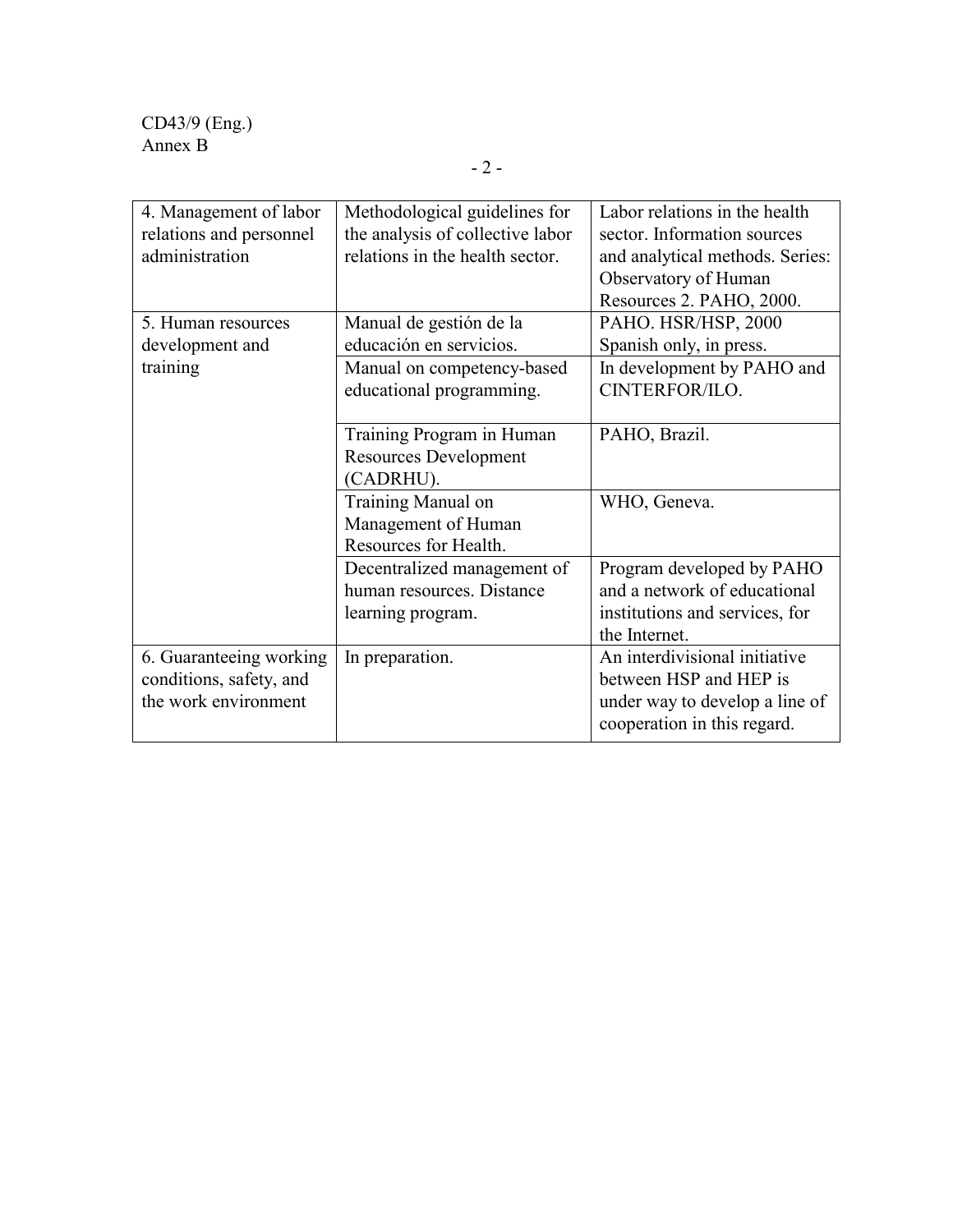

PAN AMERICAN HEALTH ORGANIZATION **Annex C** Annex C WORLD HEALTH ORGANIZATION



# **128th SESSION OF THE EXECUTIVE COMMITTEE**

*Washington, D.C., 25-29 June 2001*

### *RESOLUTION*

### *CE128.R3*

#### **DEVELOPMENT AND STRENGTHENING OF HUMAN RESOURCES MANAGEMENT IN THE HEALTH SECTOR**

#### *THE 128th SESSION OF THE EXECUTIVE COMMITTEE,*

Having considered document CE128/12, which argues in favor of according higher priority to human resources policies in the health sector and to promoting major conceptual, policy, and operational changes to develop and strengthen human resources management in health systems and services,

#### *RESOLVES***:**

To recommend that the Directing Council adopt a resolution along the following lines:

#### *THE 43rd DIRECTING COUNCIL,*

Having considered document CD43/ on the development and strengthening human resources management in the health sector;

Considering the need for health systems to accord higher priority to human resources policies and to the development and strengthening of human resources management within the framework of the current sectoral reforms; and

Bearing in mind that the Pan American Health Organization is promoting the initiative known as the Observatory of Human Resources in health sector reform in a large group of countries, with a view to increasing the availability and improving the quality of information and knowledge for decision-making in the area of human resources development,